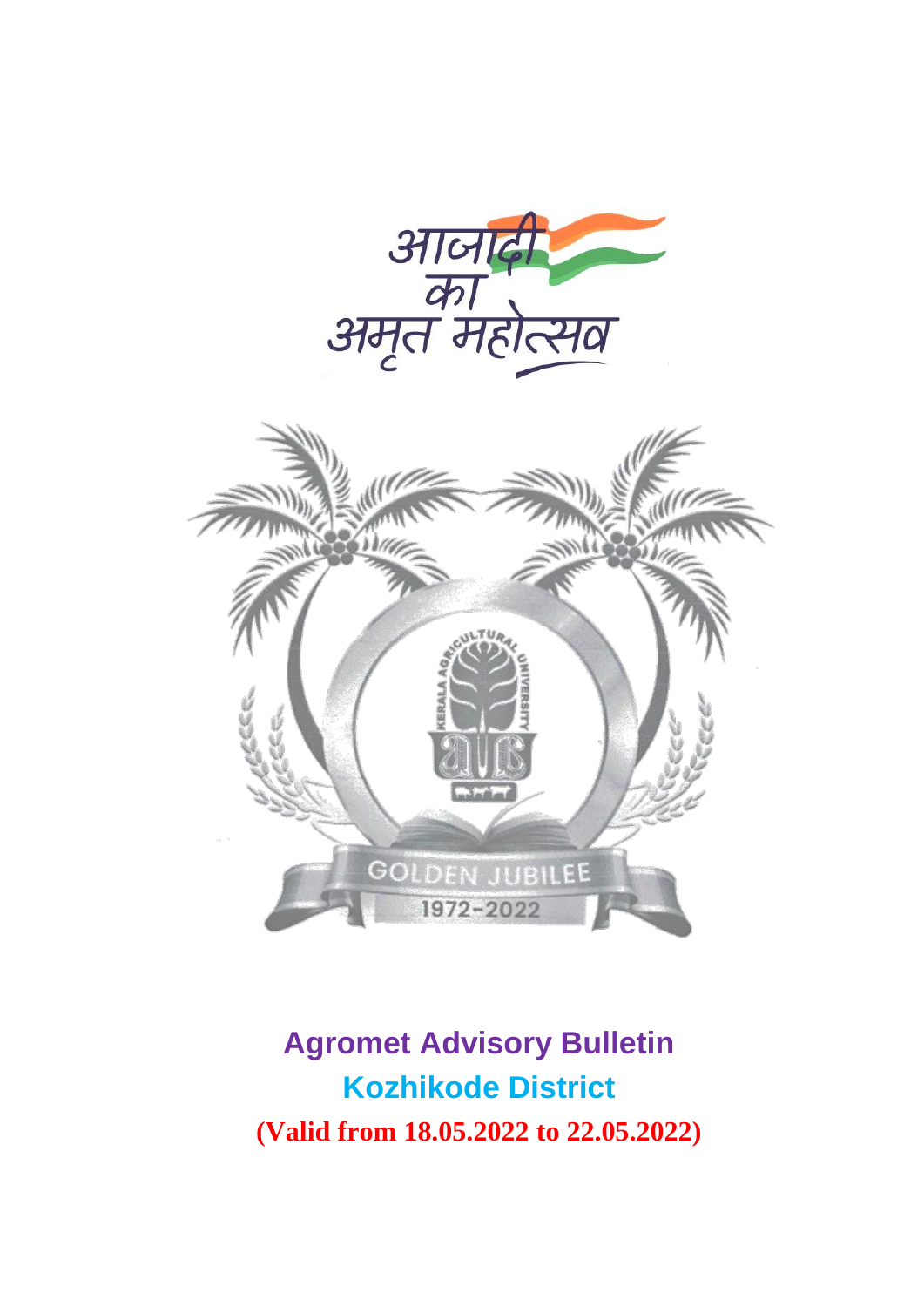



**Bulletin Number: Pilicode/Kkd-39/2022 Date: 17/05/2022**

## **A.Weather Summary of preceding five days**

| Rainfall,<br>mm | Max. temp., $^{\circ}C$ | Min. temp., $^{\circ}C$ | R. H., % | Wind speed, Km/h |
|-----------------|-------------------------|-------------------------|----------|------------------|
| 107.9           | 27.9-31.2               | 23.4-25.4               | 75-97    | $00 - 06$        |

## **B.Weather forecast for next five days**

| Parameters                             | 18-05-2022 | 19-05-2022 | 20-05-2022 | 21-05-2022 | 22-05-2022 |
|----------------------------------------|------------|------------|------------|------------|------------|
| Rainfall, mm                           | 50         | 25         | 40         | 10         | 15         |
| $\sqrt{\text{Max.}}$ Temp, $\degree$ C | 31         | 31         | 32         | 32         | 33         |
| Min. Temp, °C                          | 25         | 26         | 26         | 27         | 27         |
| Max. Relative Humidity, %              | 96         | 96         | 96         | 96         | 96         |
| Min. Relative Humidity, %              | 80         | 80         | 80         | 80         | 80         |
| Wind speed, km/h                       | 6          | 6          | 6          |            |            |
| Wind direction, degrees                | 340        | 250        | 320        | 230        | 290        |
| Total cloud cover, octa                | 8          | 8          |            |            |            |

## **C. Agrometeorological Advisories**

| Crop                                         | <b>Stages</b>                                                                                                                                                                                                                                                                                                                                                                                                                                                                                                                     | Problems | Agro-meteorological advisories |  |  |
|----------------------------------------------|-----------------------------------------------------------------------------------------------------------------------------------------------------------------------------------------------------------------------------------------------------------------------------------------------------------------------------------------------------------------------------------------------------------------------------------------------------------------------------------------------------------------------------------|----------|--------------------------------|--|--|
|                                              | <b>Isolated Heavy to Very Heavy rainfalls</b><br>There will be isolated heavy (64.5 to 115.5 mm within 24 hours) to very heavy rainfalls<br>(115.6 to 204.4mm within 24 hours) on first three days and light to moderate rainfalls 2.5<br>to 64.4 mm within 24 hours on next two days. As per the extended rainfall forecasts,<br>there are chances for large excess rainfalls than the normal in the next week.<br>The sky will be cloudy. High relative humidity will be experienced. The atmospheric<br>temperature will drop. |          |                                |  |  |
| <b>General</b><br>conditions                 |                                                                                                                                                                                                                                                                                                                                                                                                                                                                                                                                   |          |                                |  |  |
| <b>General</b><br><b>Recommen</b><br>dations | Do not put the harvested products like rice, rubber, copra, pulses, vegetable seeds, etc<br>directly under open condition.                                                                                                                                                                                                                                                                                                                                                                                                        |          |                                |  |  |
|                                              | Give popping to all soft slender stemmed crops like banana, vegetables, climbers etc.                                                                                                                                                                                                                                                                                                                                                                                                                                             |          |                                |  |  |
|                                              | Keep the drainage channels in wet lands open to prevent water stagnations in the fields.                                                                                                                                                                                                                                                                                                                                                                                                                                          |          |                                |  |  |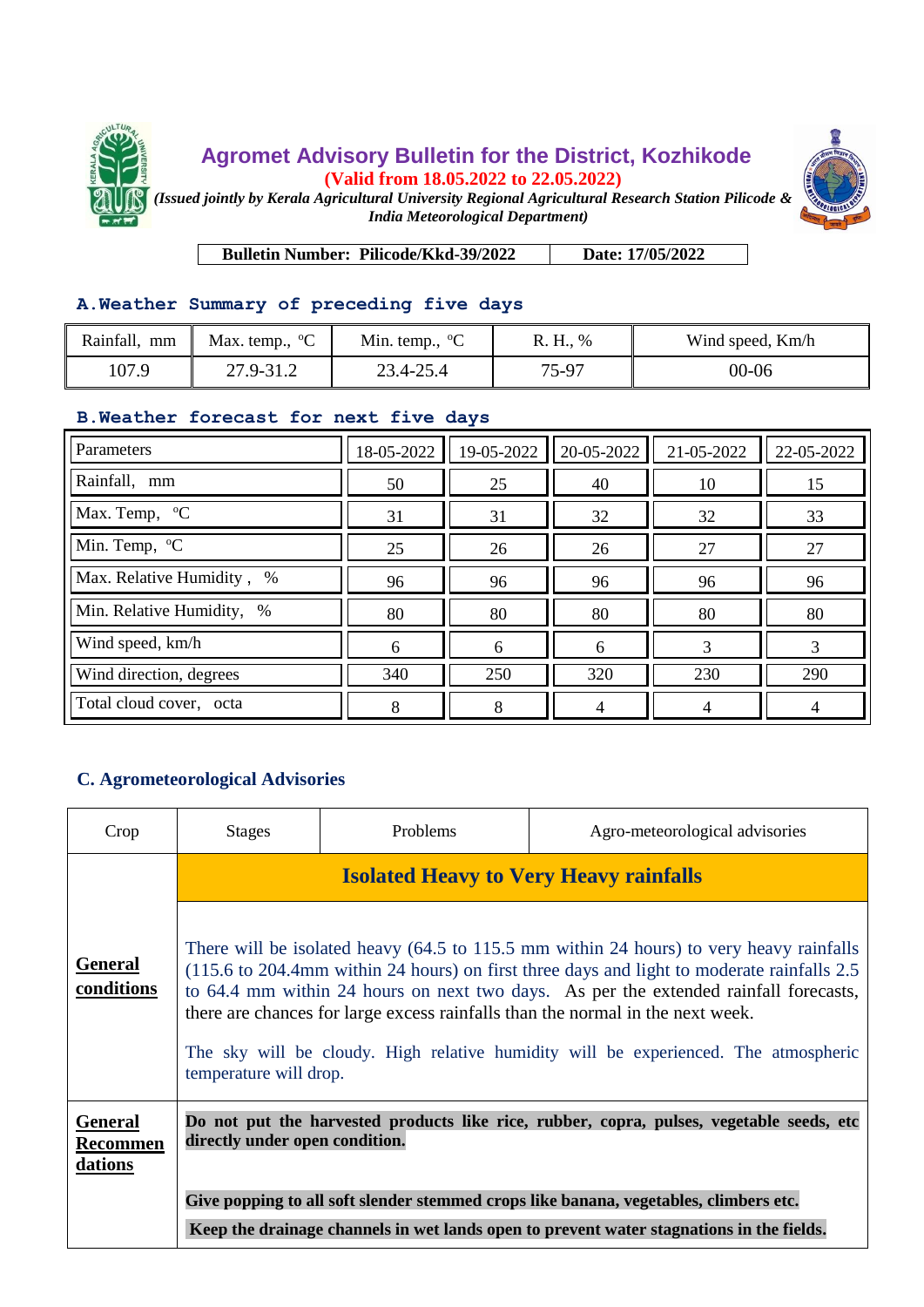|                                             | Do not shelter the cattles in shelters having weak structures.<br>Keep animal feeds, seeds, fertilizers etc. in termite free and moist free rooms on elevated<br>platforms coated with wooden pannels.                                                                                                           |                                                                                                                                                                                                                                                                                                                                                                                                                                                           |                                                                                                                                                                                                                                                                                                                                                                                                                                                                                                                                                                                                                                                                                                                 |  |
|---------------------------------------------|------------------------------------------------------------------------------------------------------------------------------------------------------------------------------------------------------------------------------------------------------------------------------------------------------------------|-----------------------------------------------------------------------------------------------------------------------------------------------------------------------------------------------------------------------------------------------------------------------------------------------------------------------------------------------------------------------------------------------------------------------------------------------------------|-----------------------------------------------------------------------------------------------------------------------------------------------------------------------------------------------------------------------------------------------------------------------------------------------------------------------------------------------------------------------------------------------------------------------------------------------------------------------------------------------------------------------------------------------------------------------------------------------------------------------------------------------------------------------------------------------------------------|--|
|                                             |                                                                                                                                                                                                                                                                                                                  |                                                                                                                                                                                                                                                                                                                                                                                                                                                           |                                                                                                                                                                                                                                                                                                                                                                                                                                                                                                                                                                                                                                                                                                                 |  |
|                                             |                                                                                                                                                                                                                                                                                                                  |                                                                                                                                                                                                                                                                                                                                                                                                                                                           |                                                                                                                                                                                                                                                                                                                                                                                                                                                                                                                                                                                                                                                                                                                 |  |
|                                             | Avoid activities under open conditions while there is lightning and heavy winds. Also do not<br>expose livestock to such unfavorable weather conditions.                                                                                                                                                         |                                                                                                                                                                                                                                                                                                                                                                                                                                                           |                                                                                                                                                                                                                                                                                                                                                                                                                                                                                                                                                                                                                                                                                                                 |  |
|                                             | Preparations to plant seedlings of tree crops can be started. The pits can be taken if there is<br>sufficient moisture content in the soil. Ensure proper distance between the plants. The $\frac{2}{3}$ portions<br>of the pits should be filled with the mixture of topsoil and powdered dry cow dung/compost. |                                                                                                                                                                                                                                                                                                                                                                                                                                                           |                                                                                                                                                                                                                                                                                                                                                                                                                                                                                                                                                                                                                                                                                                                 |  |
|                                             |                                                                                                                                                                                                                                                                                                                  | Postpone fertilizer applications to the crops for few days.                                                                                                                                                                                                                                                                                                                                                                                               |                                                                                                                                                                                                                                                                                                                                                                                                                                                                                                                                                                                                                                                                                                                 |  |
|                                             |                                                                                                                                                                                                                                                                                                                  | It is better to keep a buffer stock of paddy seeds, for catch cop if any exigent conditions arises.                                                                                                                                                                                                                                                                                                                                                       |                                                                                                                                                                                                                                                                                                                                                                                                                                                                                                                                                                                                                                                                                                                 |  |
| Paddy<br>(Viruppu:<br>First crop<br>season) | Main Land<br>preparation                                                                                                                                                                                                                                                                                         | If the level of soil moisture content in the paddy field is optimum for<br>ploughing, the tilling operations can be started. With the first ploughing<br>itself, incorporate powdered FYM/compost or green manures (@ 5t/ha) to<br>the soil.                                                                                                                                                                                                              |                                                                                                                                                                                                                                                                                                                                                                                                                                                                                                                                                                                                                                                                                                                 |  |
|                                             | Nursery<br>preparation                                                                                                                                                                                                                                                                                           | Nursery preparation for transplanting -. Apply dried and powdered farm<br>yard manure or compost while preparing the nursery $@1kg/m^2$ and<br>thoroughly incorporate to the soil.<br>Preparation of seeds:- To prevent seed borne diseases, dress the seeds<br>with Pseudomonas $@10g/kg$ of seeds before sowing.                                                                                                                                        |                                                                                                                                                                                                                                                                                                                                                                                                                                                                                                                                                                                                                                                                                                                 |  |
| Coconut                                     | Land preparation<br>for sowing                                                                                                                                                                                                                                                                                   | Preparations for planting seedlings can be started. Take pits of size<br>1mx1mx1m. In laterite soils 1.2mx1.2mx1.2m sized pits are required.<br>Fill 1/3 portion of the pits with a mixture of topsoil, powdered FYM and<br>wood ash taken in equal proportion. Bunds should be provided on<br>banks of the pits to prevent collection and stagnation of runoff water<br>in the pits. Sites where waterlogging may occur are not suitable for<br>coconut. |                                                                                                                                                                                                                                                                                                                                                                                                                                                                                                                                                                                                                                                                                                                 |  |
| Coconut                                     | All stages                                                                                                                                                                                                                                                                                                       | Rhinoceros beetle<br>Dwarf varieties and young<br>palms are more vulnerable<br>to the attack.                                                                                                                                                                                                                                                                                                                                                             | Take out the beetles from the attacked palm<br>crown using beetle hook. Swab the hole<br>made by the beetles with Bordeaux paste to<br>prevent entry of fungus through the cut<br>surface.<br>Old fishnets can be reused for controlling the<br>pest. Cut the nets into pieces of size 1m x<br>0.5m. Keep the middle portion of the net,<br>lengthwise into the axils of 3rd and 4th leaf<br>whirls of the palm. Push the net firmly with<br>small stones into the axils. The hanging sides<br>of the net should be kept open.<br>The beetles<br>will be trapped in the nets and get destroyed.<br>Care should be taken to move the nets to upper<br>leaf axils accordingly while fresh leaves are<br>emerging. |  |